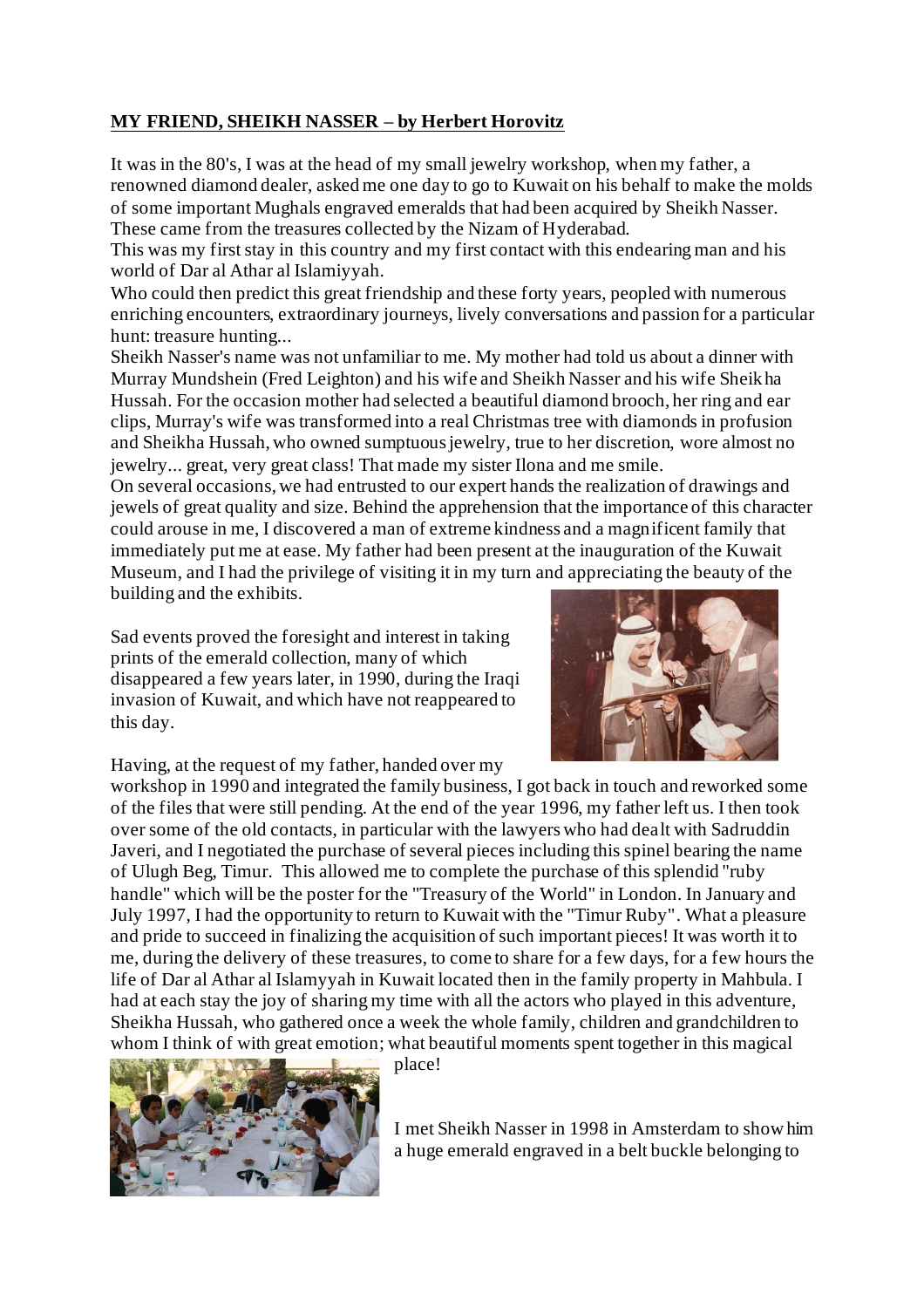Mr. Loh, formerly the property of the Maharajah of Patiala.

We then went together to Antwerp where he was interested in visiting beautiful houses in a neighborhood that had been praised to him. During our meeting with the real estate agent, he asked me to play the role of the buyer, him being in blue jeans, it's me, in a suit and tie who represented the "serious" character ...

In May 1999 I brought him a stone in Kuwait for which he had asked me to finalize the purchase, the 56.70 carat "Taviz" diamond from Spinks in London. I also had the privilege of delivering him a collection of Mughal objects acquired from the Molayem family, including an enameled shield, as well as a long sword which caused a stir in the boarding lounge of the Geneva airport when I presented myself at the checkpoint with this formidable weapon. I owed the salute to the captain of the Kuwait Airways plane who agreed to take me on board with it. I took the opportunity of taking with me the 59.60 carat emerald of Nadir Shah. In December, I came back with Mr. Mahendra Patel to show his 211.70 carat Venkatagiris emerald.

It was in March 2000 that we went to the TETAF in Maastricht, a city with a very complicated access. On our arrival we took a cab driven by a woman and throughout the journey, Sheikh Nasser inquired with curiosity about the life and activity of a woman taxi driver in Maastricht... We ended our stay in Paris in a small hotel near the Gare de Lyon.

I went two more times to Kuwait, made an estimate of the value of the collection and in May 2001, we met in London for the opening of the first exhibition of "Treasury of the World" at the British Museum and then visited together the exhibition "Le Diamant" in Paris, at the Museum of Natural History". Afterwards, we opened the exhibition in Berlin in 2005, in Paris in 2006, al-Fann at the Palazzo Reale in Milan in 2010. Each time a renewed pleasure, a delicious assembly, and exhibits of a very high quality and an enlightened choice.



In 2002, he became interested in acquiring a property in Geneva, but, faced with the impossibility for a foreigner to buy a house in Switzerland, I found a beautiful residence in the vicinity of Cointrin airport, on French territory. This patrician house had been built by Voltaire to house his watchmakers. After many adventures and a couple architects, the house

allowed some barbecues and was a "pied à Terre" in the region, the best use of which was made by Futooh during her studies. Sheikh Nasser even brought back a Mongolian yurt which I helped the assembly. A very nice relaxing break.

In September 2002 he picked me up in Geneva and we left for Munich to meet Sarah Kuehn in her parents' house and her friend Jambaz Khan who presented several breathtaking pieces from excavations in Bactria. We then left to visit the Berlin Museum and after that, as if by magic, we met again in Zürich to see other excavated objects with the same people.



In October 2004, London and then Berlin in January 2005 for the opening of the travelling exhibition. It is also in August 2005, after long transactions that I was finally able to bring back a much-awaited trophy, the 100 and especially the 1000 Mohurs gold coins. They were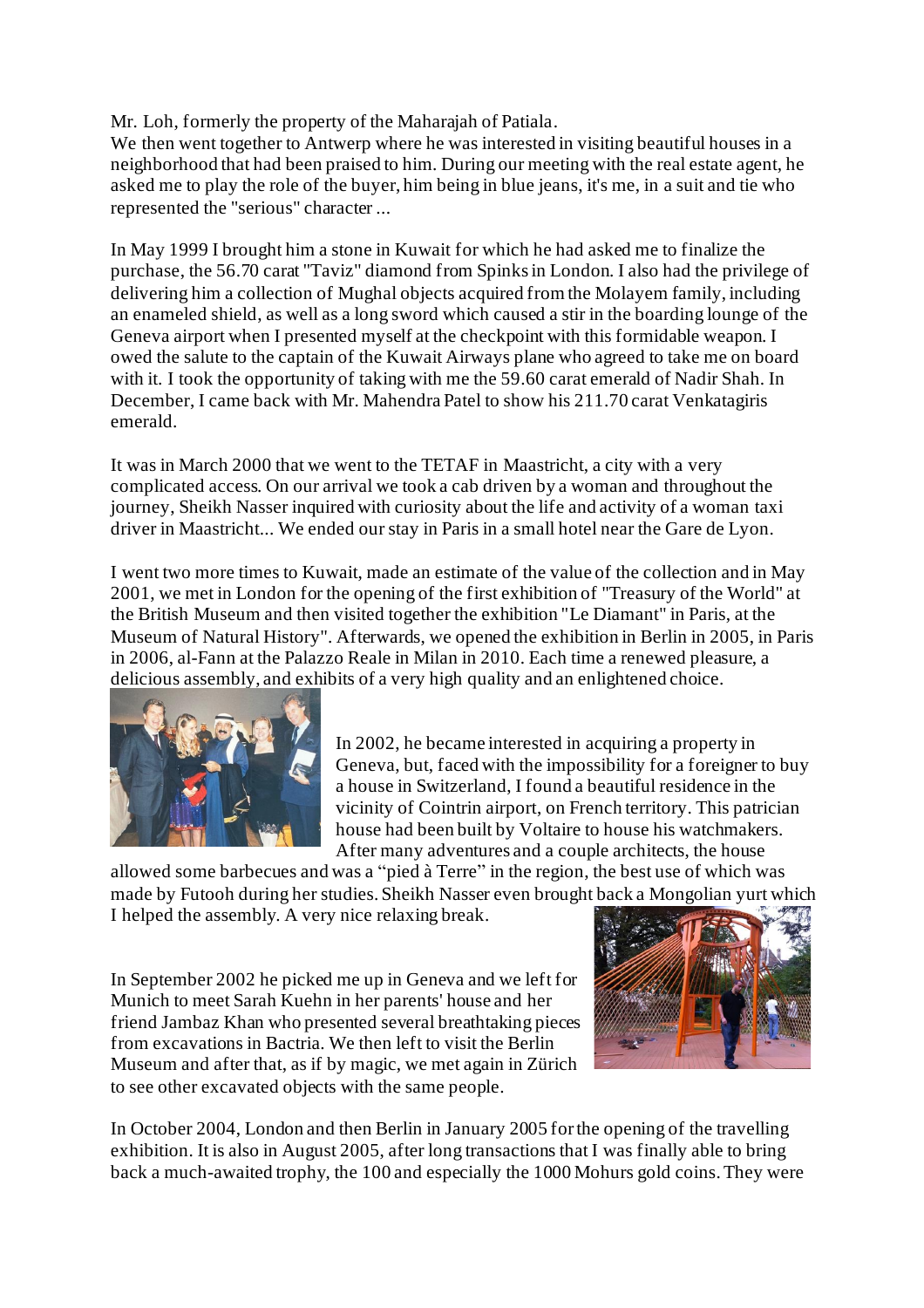hotly disputed between the bank where they had been deposited as security for a loan to Nizam, which was never repaid, and the Indian government, which claimed ownership.



In February 2012, I am invited to spend a week in Beaconsfield, a superb property in the neighborhood of London, with time spent with a snowman competition and a cooking

festival…There is a deer herd in the park, a great place.



In April 2012, I am asked to make copies of the Mohurs coins.

Sheikh Nasser takes me during the weekend on a walk... We fly in and land in the south of Egypt, at Marsa Alam where his father owns a large property by the sea. We are welcomed by the whole Egyptian army (or almost...).



From then on, a military truck with about ten soldiers followed us in all our movements to ensure the security of an important statesman, and this annoys Sheikh Nasser to the highest degree. It must be said that the atmosphere is a bit electric as elections approach. In the morning, after a solid breakfast, we go shopping at the market, a sport that Sheikh Nasser practices assiduously. We even buy a huge scarlet grouper that we will use to make a



joke to Mubarak Alomair by hooking it on his line on a fishing trip on the Salwa.

In 2017, we meet again in Beaconsfield, from where we set off together for Paris at the inauguration of the exhibition of Sheikh Hamad al Thani at the Grand Palais, at the reception of which Sheikh Nasser is the guest of honor. It is a sumptuous reception with all the world's top experts of Islamic art museums.